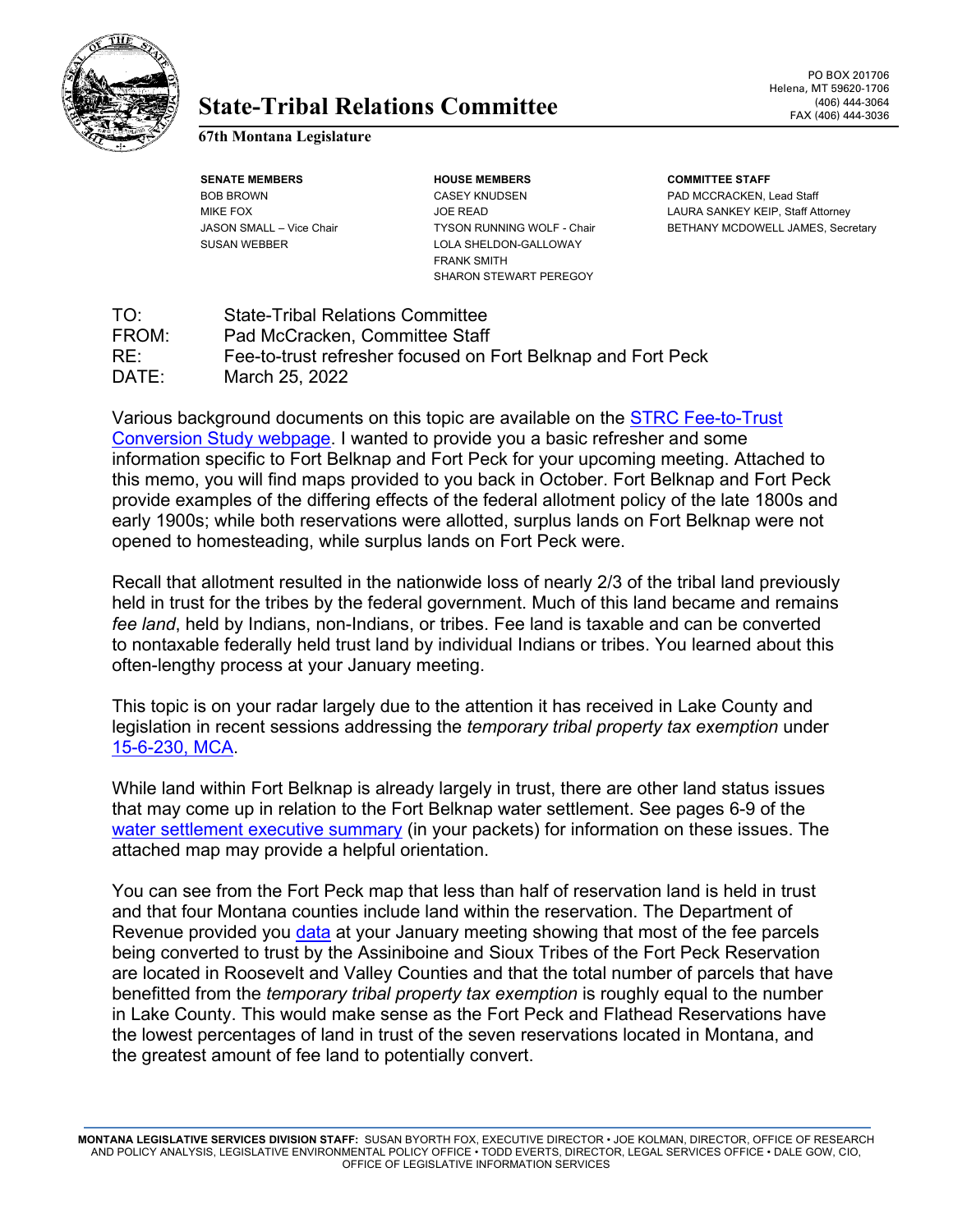## 97% Trust Fort Belknap Reservation 97% Trust Fort Belknap Reservation



 $\overline{\phantom{0}}$